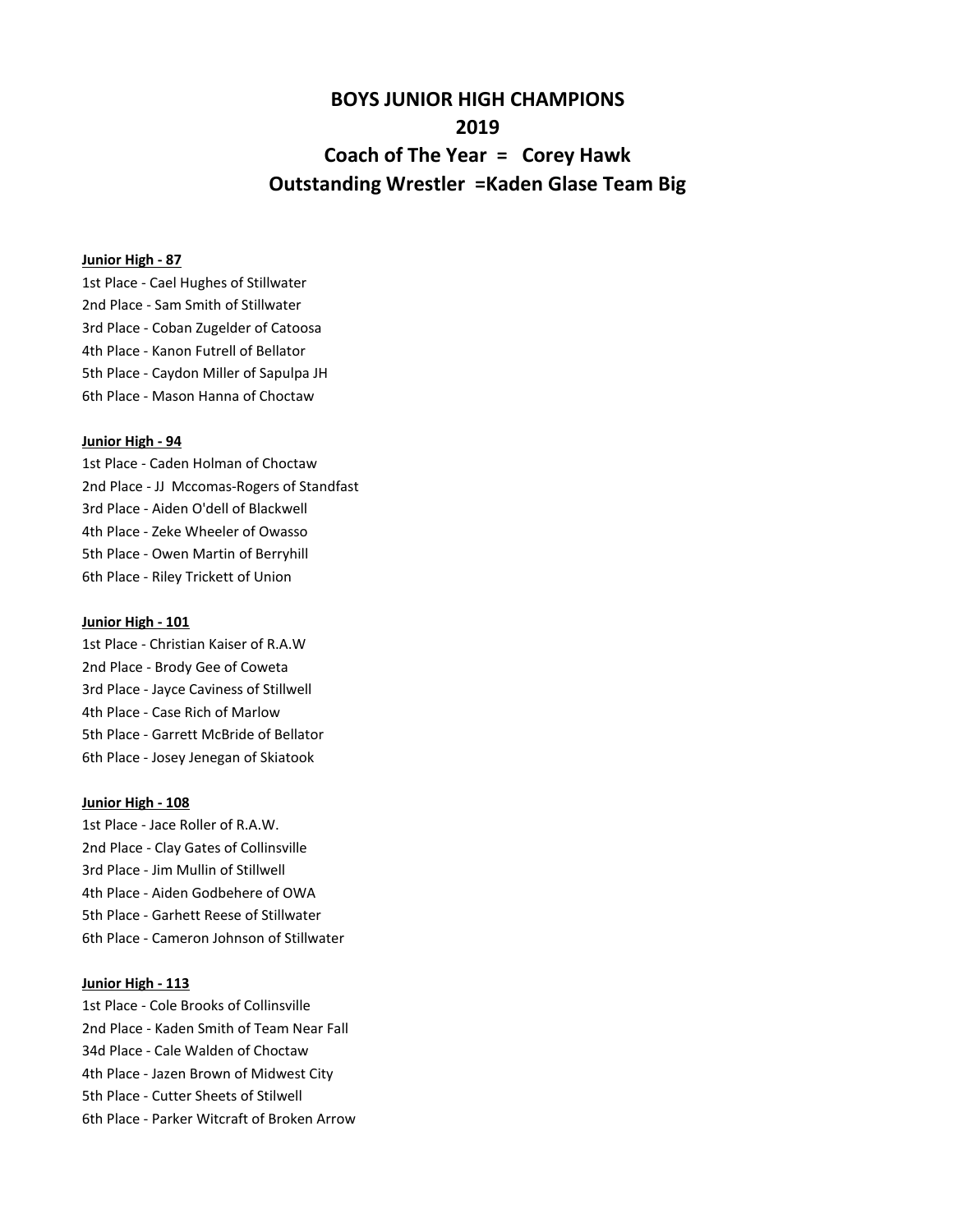# **Junior High - 118**

1st Place - Rashaud Morgan of Vinita 2nd Place - Jackson Speer of Choctaw 3rd Place - Michael McCracken of El Reno 4th Place - Ryker Agee of Ponca City 5th Place - Keaton Story of Deer Creek 6th Place - Isaiah Smith of Sapulpa JH

#### **Junior High - 123**

1st Place - Zach Blankenship of R.A.W. 2nd Place - Landon Valenzuela of Southmoore 3rd Place - Drake Acklin of Collinsville 4th Place - Chadlee Humphries of Harrah 5th Place - Toby West of Ft Gibson 6th Place - Chad Herbert of Owasso

### **Junior High - 128**

1st Place - Shaun Muse of Choctaw 2nd Place - Reese Davis of Tuttle 3rd Place - K J Evans of Heritage Hall 4th Place - Jordan Cullors of Collinsville 5th Place - Pason Dotson of Unattached 6th Place - Trinit Zweifel of Enid

### **Junior High - 133**

1st Place - Blake Jones of CPHS 2nd Place - Jack Golowenski of Tuttle 3rd Place - Ej Beloncik of Heritage Hall 4th Place - Nathan Harjo of Choctaw 5th Place - Duke McGill of Bartlesville 6th Place - Cole Mahaney of Fort Gibson

## **Junior High - 138**

 1st Place - Dax Hughes of Stillwater 2nd Place - Caleb Rogers of Union 3rd Place - Chance Cobb of Tuttle 4th Place - Skyler Bean of Team Near Fall 5th Place - Ethan White of Sand Springs 6th Place - Isaiah Davis of Vinita

#### **Junior High - 143**

1st Place - Colt Fischer of Team Fish Oklahoma 2nd Place - Jaxon Randall of Bellator 3rd Place - Parker Brown of Tuttle 4th Place - Ian Jones of Westmoore 5th Place - Bryce Fisher of Jenks